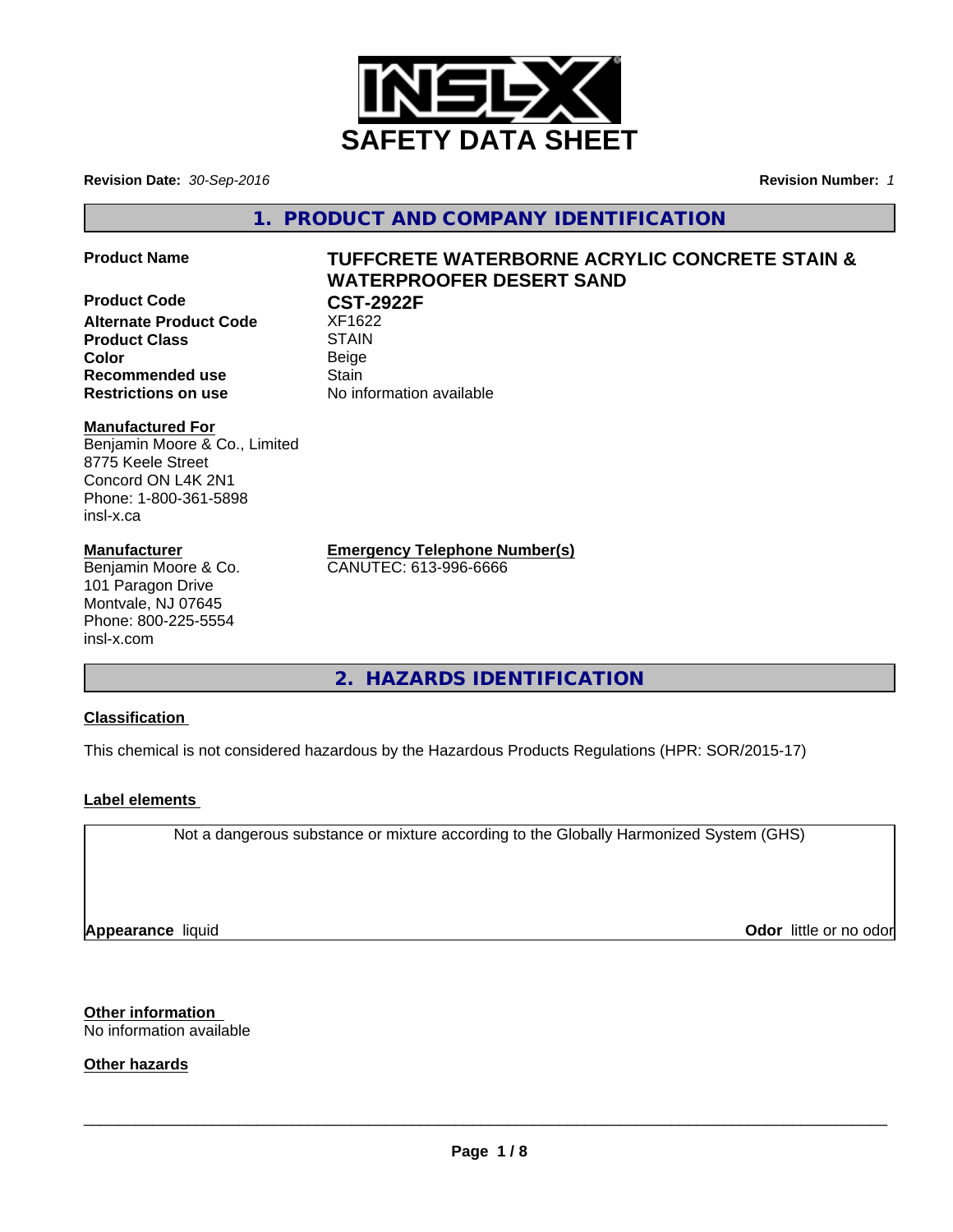## \_\_\_\_\_\_\_\_\_\_\_\_\_\_\_\_\_\_\_\_\_\_\_\_\_\_\_\_\_\_\_\_\_\_\_\_\_\_\_\_\_\_\_\_\_\_\_\_\_\_\_\_\_\_\_\_\_\_\_\_\_\_\_\_\_\_\_\_\_\_\_\_\_\_\_\_\_\_\_\_\_\_\_\_\_\_\_\_\_\_\_\_\_ **CST-2922F** - **TUFFCRETE WATERBORNE ACRYLIC CONCRETE STAIN & WATERPROOFER DESERT SAND**

**CAUTION:** All floor coatings may become slippery when wet. Where non-skid characteristics are desired, a small amount of clean sand may be added. Stir often during application.

### **3. COMPOSITION INFORMATION ON COMPONENTS**

| <b>Chemical Name</b>            | <b>CAS-No</b> | Weight % (max) |
|---------------------------------|---------------|----------------|
| Titanium dioxide                | 13463-67-7    | 10 - 30%       |
| 2-Propanol-1-butoxy             | 5131-66-8     | - 5%           |
| Kaolin                          | 1332-58-7     | - 5%           |
| Sodium C14-C16 olefin sulfonate | 68439-57-6    | $0.1 - 0.25\%$ |

| 4 <sub>1</sub>                                                         | <b>FIRST AID MEASURES</b>                                                                                                                    |  |
|------------------------------------------------------------------------|----------------------------------------------------------------------------------------------------------------------------------------------|--|
| <b>General Advice</b>                                                  | No hazards which require special first aid measures.                                                                                         |  |
| <b>Eye Contact</b>                                                     | Rinse thoroughly with plenty of water for at least 15<br>minutes and consult a physician.                                                    |  |
| <b>Skin Contact</b>                                                    | Wash off immediately with soap and plenty of water<br>removing all contaminated clothes and shoes.                                           |  |
| <b>Inhalation</b>                                                      | Move to fresh air. If symptoms persist, call a physician.                                                                                    |  |
| Ingestion                                                              | Clean mouth with water and afterwards drink plenty of<br>water. Consult a physician if necessary.                                            |  |
| <b>Most Important Symptoms/Effects</b>                                 | None known.<br>Treat symptomatically.                                                                                                        |  |
| <b>Notes To Physician</b>                                              |                                                                                                                                              |  |
|                                                                        | 5. FIRE-FIGHTING MEASURES                                                                                                                    |  |
| <b>Suitable Extinguishing Media</b>                                    | Use extinguishing measures that are appropriate to local<br>circumstances and the surrounding environment.                                   |  |
| <b>Protective Equipment And Precautions For</b><br><b>Firefighters</b> | As in any fire, wear self-contained breathing apparatus<br>pressure-demand, MSHA/NIOSH (approved or equivalent)<br>and full protective gear. |  |
| <b>Specific Hazards Arising From The Chemical</b>                      | Closed containers may rupture if exposed to fire or<br>extreme heat.                                                                         |  |
| <b>Sensitivity To Mechanical Impact</b>                                | No.                                                                                                                                          |  |
| <b>Sensitivity To Static Discharge</b>                                 | No.                                                                                                                                          |  |

**Flash Point Data Flash Point (°F)**<br> **Flash Point (°C)**<br> **Flash Point (°C)**<br> **Not** applicable **Flash Point (°C)**<br> **Flash Point Method**<br> **Flash Point Method**<br> **Point Algebra Flash Point Method** 

**Flammability Limits In Air**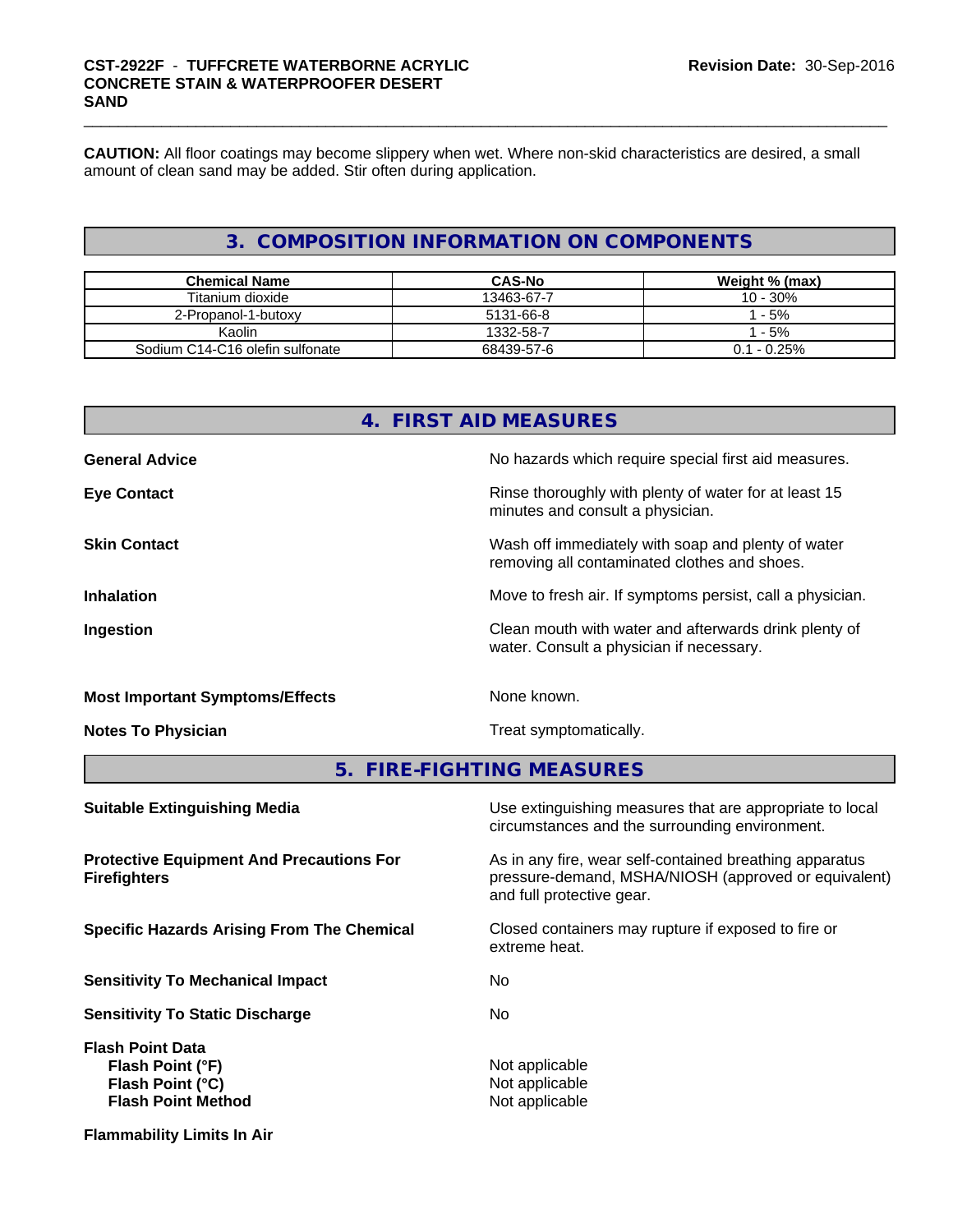#### **Lower Explosion Limit Not applicable** Not applicable **Upper Explosion Limit** Not applicable

| <b>NFPA</b> | <b>Health: 1</b> | <b>Flammability: 0</b> | <b>Instability: 0</b> | <b>Special: Not Applicable</b> |
|-------------|------------------|------------------------|-----------------------|--------------------------------|
|-------------|------------------|------------------------|-----------------------|--------------------------------|

#### **NFPA Legend**

- 0 Not Hazardous
- 1 Slightly
- 2 Moderate
- 3 High
- 4 Severe

*The ratings assigned are only suggested ratings, the contractor/employer has ultimate responsibilities for NFPA ratings where this system is used.*

*Additional information regarding the NFPA rating system is available from the National Fire Protection Agency (NFPA) at www.nfpa.org.*

#### **6. ACCIDENTAL RELEASE MEASURES**

**Personal Precautions Precautions** Avoid contact with skin, eyes and clothing. Ensure adequate ventilation.

**Other Information Discription Prevent further leakage or spillage if safe to do so.** 

**Environmental Precautions** See Section 12 for additional Ecological Information.

**Methods For Clean-Up Soak** up with inert absorbent material. Sweep up and shovel into suitable containers for disposal.

#### **7. HANDLING AND STORAGE**

**Handling Handling Avoid contact with skin, eyes and clothing. Avoid breathing H** vapors, spray mists or sanding dust. In case of insufficient ventilation, wear suitable respiratory equipment.

**Storage** Storage **Keep container tightly closed.** Keep out of the reach of children.

**Incompatible Materials No information available** 

**8. EXPOSURE CONTROLS / PERSONAL PROTECTION**

#### **Exposure Limits**

*No exposure limits have been established for this product.*

| <b>Chemical Name</b> | ACGIH                     | Alberta                  | <b>British Columbia</b>  | Ontario                     | Quebec                      |
|----------------------|---------------------------|--------------------------|--------------------------|-----------------------------|-----------------------------|
| Titanium dioxide     | $10 \text{ mg/m}^3$ - TWA | 10 mg/m $3$ - TWA        | 10 mg/m $3$ - TWA        | 10 mg/m $3$ - TWA           | $10 \text{ mg/m}^3$ - TWAEV |
|                      |                           |                          | $3 \text{ ma/m}^3$ - TWA |                             |                             |
| Kaolin               | $2 \text{ ma/m}^3$ - TWA  | $2 \text{ ma/m}^3$ - TWA | $2 \text{ ma/m}^3$ - TWA | TWA<br>$2 \text{ ma/m}^3 -$ | 5 mg/m <sup>3</sup> - TWAEV |

#### **Legend**

ACGIH - American Conference of Governmental Industrial Hygienists

Alberta - Alberta Occupational Exposure Limits

British Columbia - British Columbia Occupational Exposure Limits

Ontario - Ontario Occupational Exposure Limits Quebec - Quebec Occupational Exposure Limits

N/E - Not established

**Engineering Measures Ensure** Ensure adequate ventilation, especially in confined areas.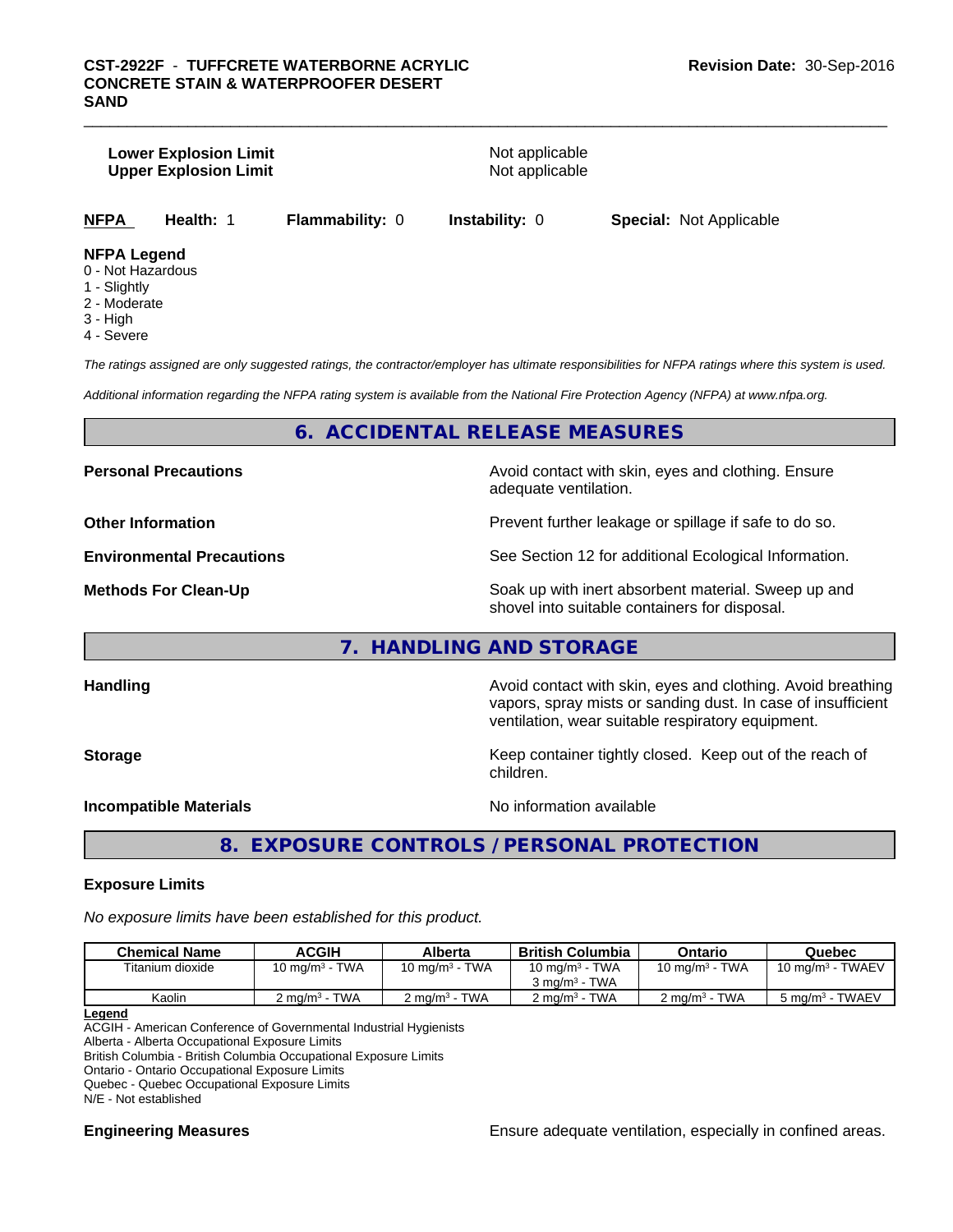# **Personal Protective Equipment**

**Eye/Face Protection** Safety glasses with side-shields. **Skin Protection Protection Protective gloves and impervious clothing. Respiratory Protection In case of insufficient ventilation wear suitable respiratory** equipment.

**Hygiene Measures Avoid contact with skin, eyes and clothing. Remove and Avoid contact with skin, eyes and clothing. Remove and Avoid contact with skin, eyes and clothing. Remove and** wash contaminated clothing before re-use. Wash thoroughly after handling.

#### **9. PHYSICAL AND CHEMICAL PROPERTIES**

**Appearance** liquid **Odor**<br> **Odor Threshold**<br> **Odor Threshold CODOR CODOR CODOR CODOR CODOR CODOR CODOR CODOR CODOR CODOR CODOR CODOR CODOR CODOR Density (Ibs/gal)** 9.8 - 9.9<br> **Specific Gravity** 1.17 - 1.19 **Specific Gravity**<br>pH **Viscosity (cps)** No information available **Solubility**<br> **No** information available<br> **Water Solubility**<br> **No** information available **Evaporation Rate Evaporation Rate No information available Vapor Pressure** No information available **Vapor Density No information available No information available Wt. % Solids** 35 - 45 **Vol. % Solids Wt. % Volatiles** 55 - 65 **Vol. % Volatiles** 65 - 75 **VOC Regulatory Limit (g/L)** < 250 **Boiling Point (°F)** 212 **Boiling Point (°C)** 100 **Freezing Point (°F)** 32 **Freezing Point (°C)** 0 **Flash Point (°F)** Not applicable **Flash Point (°C)** Not applicable **Flash Point Method** Not applicable **Flammability (solid, gas)** Not applicable **Upper Explosion Limit** Not applicable **Lower Explosion Limit Contract Accord Accord Accord Accord Accord Accord Accord Accord Accord Accord Accord Accord Accord Accord Accord Accord Accord Accord Accord Accord Accord Accord Accord Accord Accord Accord Accord Autoignition Temperature (°F)**<br> **Autoignition Temperature (°C)** No information available **Autoignition Temperature (°C) Decomposition Temperature (°F)** No information available **Decomposition Temperature (°C)** No information available **Partition Coefficient (n-octanol/water)** No information available

**No information available No information available No information available** 

#### **10. STABILITY AND REACTIVITY**

| <b>Reactivity</b>             | Not Applicable                           |
|-------------------------------|------------------------------------------|
| <b>Chemical Stability</b>     | Stable under normal conditions.          |
| <b>Conditions To Avoid</b>    | Prevent from freezing.                   |
| <b>Incompatible Materials</b> | No materials to be especially mentioned. |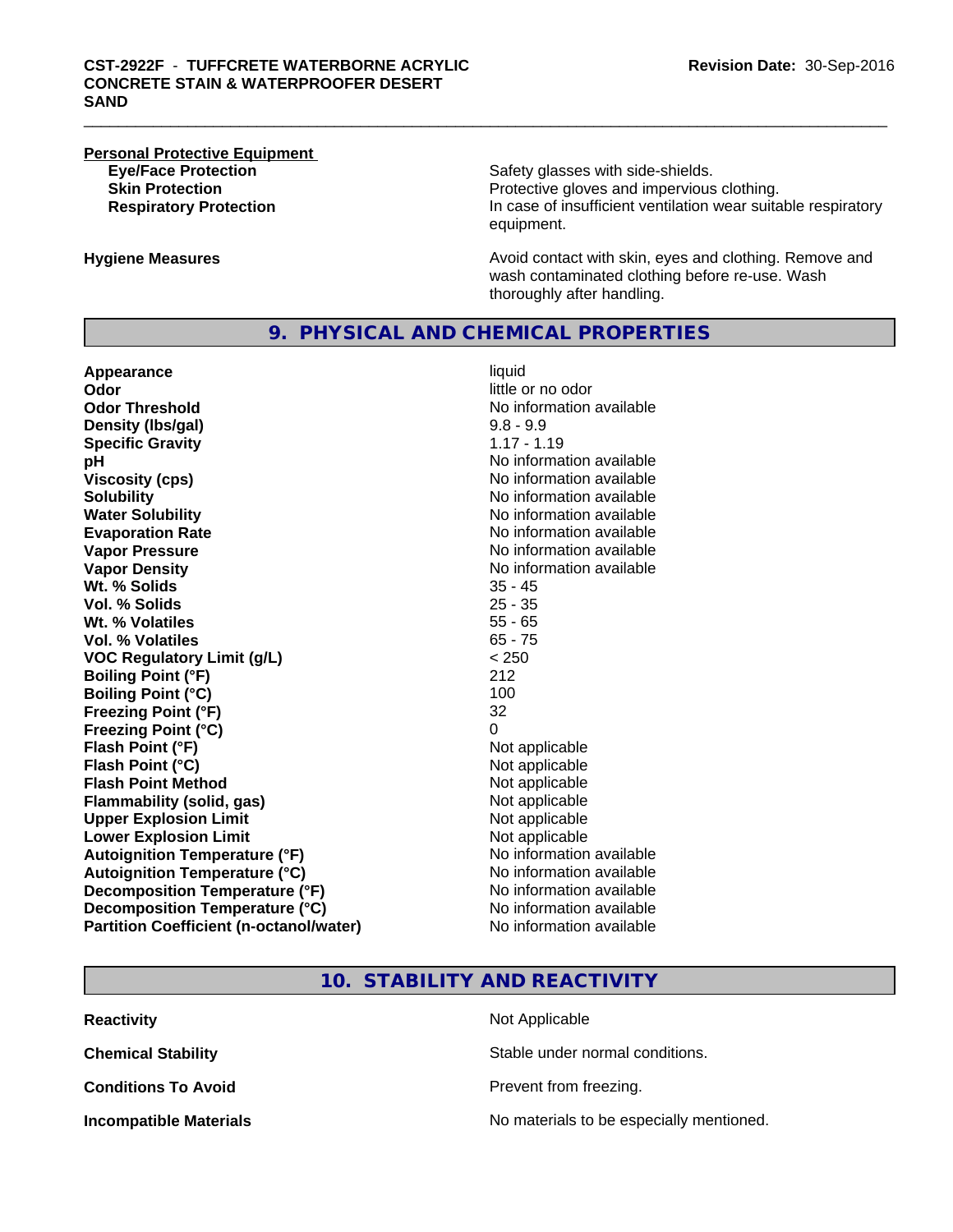#### **Hazardous Decomposition Products** None under normal use.

**Possibility Of Hazardous Reactions** None under normal conditions of use.

#### **11. TOXICOLOGICAL INFORMATION**

#### **Product Information Information on likely routes of exposure**

**Principal Routes of Exposure Exposure** Eye contact, skin contact and inhalation.

**Acute Toxicity Product Information Information No information available** 

**Information on toxicological effects**

**Symptoms** No information available

#### **Delayed and immediate effects as well as chronic effects from short and long-term exposure**

- 
- **Sensitization:** No information available. **Neurological Effects** Noinformation available. **Mutagenic Effects No information available. Reproductive Effects No information available.** No information available. **Developmental Effects No information available. Target Organ Effects No information available. STOT** - single exposure **No information available. STOT** - **repeated exposure** No information available. **Other adverse effects** Noinformation available. **Aspiration Hazard No information available.**

**Eye contact Exercise Solution Exercise Solution May cause slight irritation Skin contact** Substance may cause slight skin irritation. Prolonged or repeated contact may dry skin and cause irritation. **Inhalation** May cause irritation of respiratory tract. **Ingestion Ingestion Ingestion Ingestion Ingestion may cause gastrointestinal irritation**, nausea, vomiting and diarrhea.

**Numerical measures of toxicity**

**The following values are calculated based on chapter 3.1 of the GHS document**

| ATEmix (oral)          | 70525 mg/kg |
|------------------------|-------------|
| <b>ATEmix (dermal)</b> | 71473 mg/kg |

#### **Component**

Titanium dioxide LD50 Oral: > 10000 mg/kg (Rat) 2-Propanol-1-butoxy LD50 Oral: 5660 mg/kg (Rat) LD50 Dermal: 3100 mg/kg (Rabbit) Kaolin LD50 Oral: > 5000 mg/kg (Rat)

**Chronic Toxicity**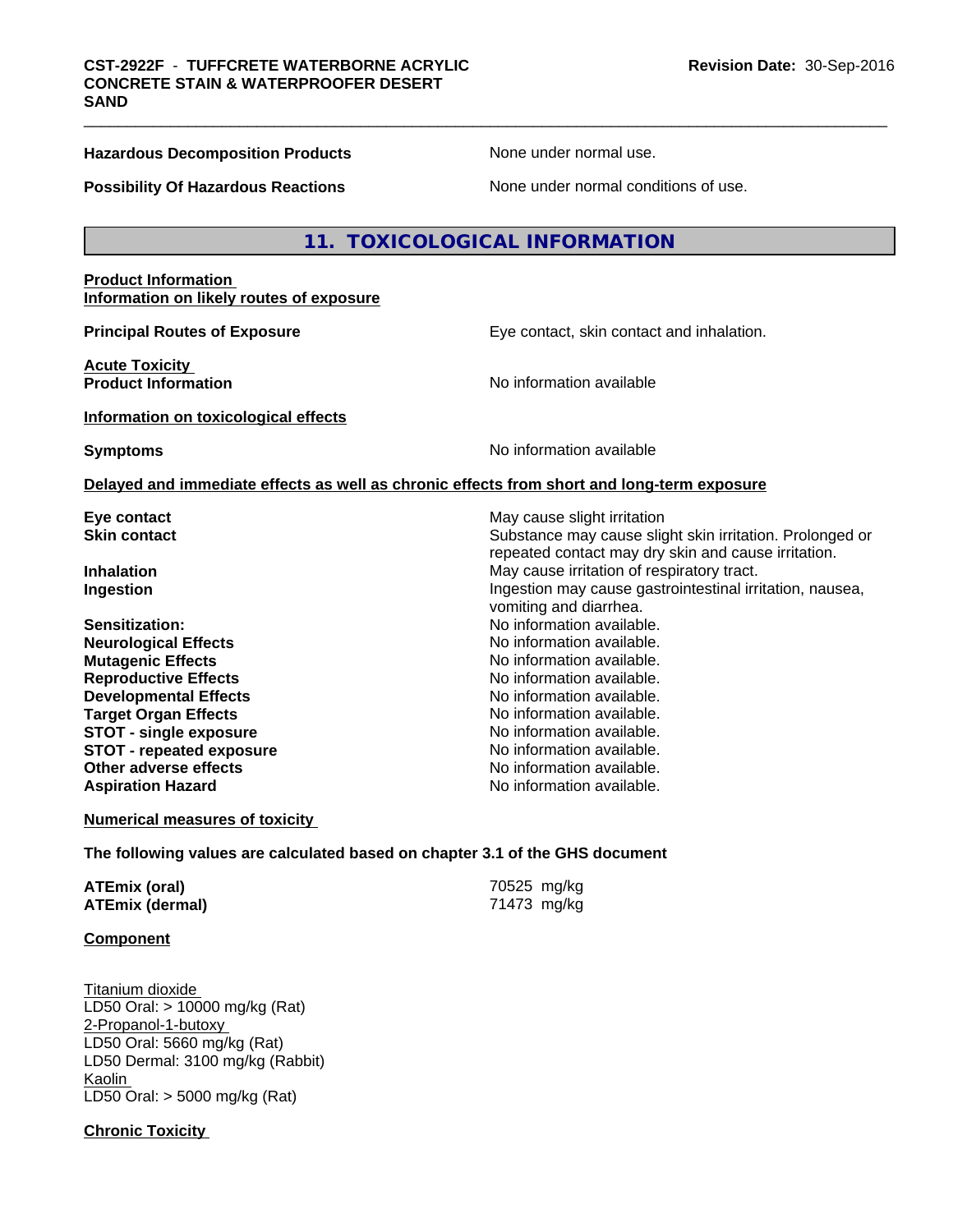#### **Carcinogenicity**

*The information below indicateswhether each agency has listed any ingredient as a carcinogen:.*

| <b>Chemical Name</b> | <b>IARC</b>                            | <b>NTP</b> |
|----------------------|----------------------------------------|------------|
|                      | 2Β<br>Possible Human ı<br>ı Carcinogen |            |
| dioxide<br>Fitanium  |                                        |            |

• Although IARC has classified titanium dioxide as possibly carcinogenic to humans (2B), their summary concludes: "No significant exposure to titanium dioxide is thought to occur during the use of products in which titanium dioxide is bound to other materials, such as paint."

#### **Legend**

IARC - International Agency for Research on Cancer NTP - National Toxicity Program OSHA - Occupational Safety & Health Administration

**12. ECOLOGICAL INFORMATION**

#### **Ecotoxicity Effects**

The environmental impact of this product has not been fully investigated.

#### **Product Information**

#### **Acute Toxicity to Fish**

No information available

#### **Acute Toxicity to Aquatic Invertebrates**

No information available

#### **Acute Toxicity to Aquatic Plants**

No information available

#### **Persistence / Degradability**

No information available.

#### **Bioaccumulation / Accumulation**

No information available.

#### **Mobility in Environmental Media**

No information available.

#### **Ozone**

No information available

#### **Component**

#### **Acute Toxicity to Fish**

Titanium dioxide  $LCS0:$  > 1000 mg/L (Fathead Minnow - 96 hr.)

# **Acute Toxicity to Aquatic Invertebrates**

No information available

#### **Acute Toxicity to Aquatic Plants**

No information available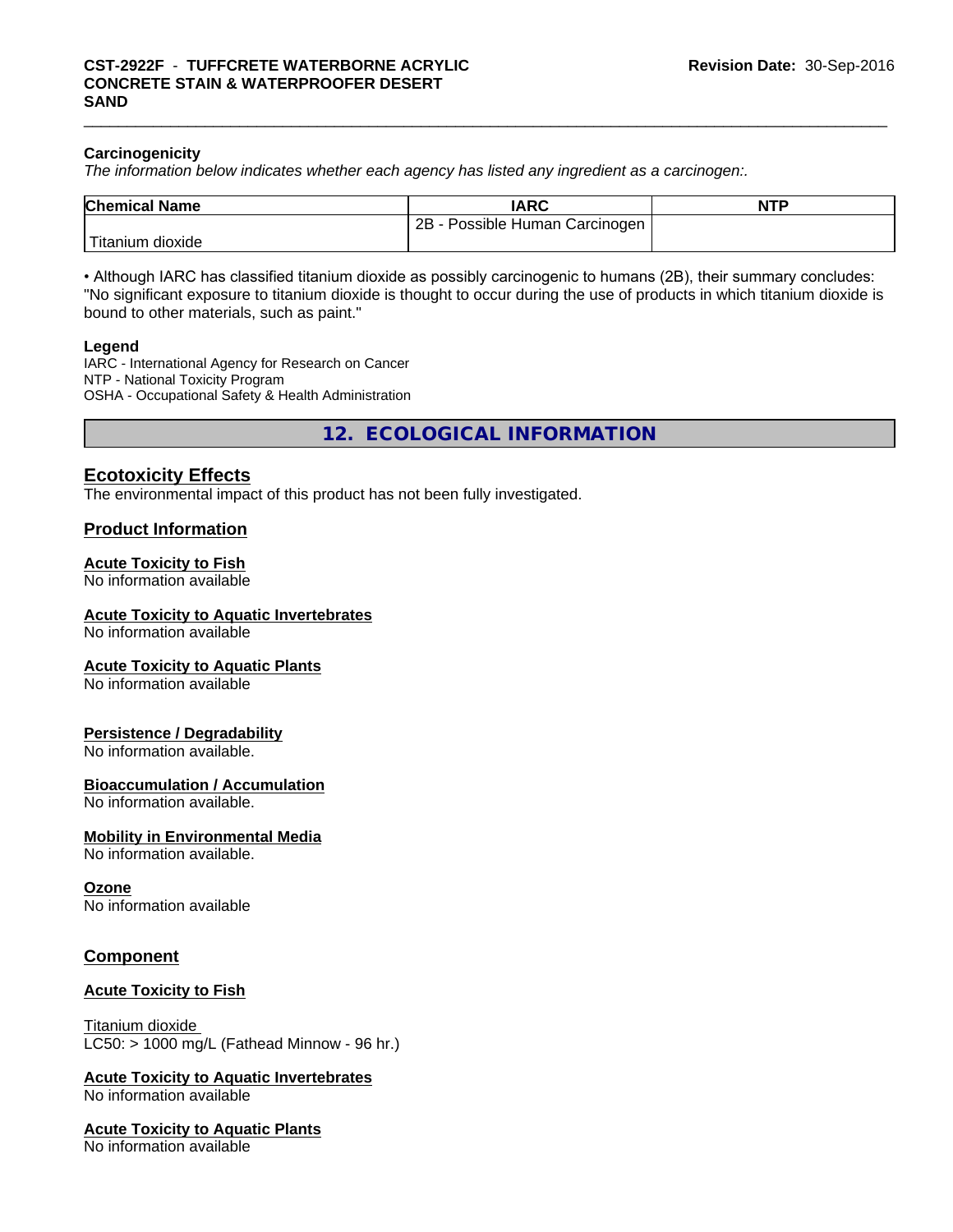#### **13. DISPOSAL CONSIDERATIONS**

**Waste Disposal Method Dispose of in accordance with federal, state, provincial,** and local regulations. Local requirements may vary, consult your sanitation department or state-designated environmental protection agency for more disposal options.

#### **14. TRANSPORT INFORMATION**

| TDG         | Not regulated |
|-------------|---------------|
| ICAO / IATA | Not regulated |
| IMDG / IMO  | Not regulated |

#### **15. REGULATORY INFORMATION**

#### **International Inventories**

| <b>TSCA: United States</b> | Yes - All components are listed or exempt. |
|----------------------------|--------------------------------------------|
| <b>DSL: Canada</b>         | Yes - All components are listed or exempt. |

#### **National Pollutant Release Inventory (NPRI)**

# **NPRI Parts 1- 4**

This product contains the following Parts 1-4 NPRI chemicals:

| <b>Chemical Name</b> | CAS-No    | Weight % (max) | <b>NPRI Parts 1-4</b> |  |
|----------------------|-----------|----------------|-----------------------|--|
| 2-Propanol-1-butoxy  | 5131-66-8 | 5%             | Listed                |  |

#### **NPRI Part 5**

This product contains the following NPRI Part 5 Chemicals:

| <b>Chemical Name</b> | CAS-No    | Weight % (max) | <b>NPRI Part 5</b> |  |
|----------------------|-----------|----------------|--------------------|--|
| 2-Propanol-1-butoxy  | 5131-66-8 | $-5%$          | ∟isted             |  |

#### **WHMIS Regulatory Status**

This product has been classified in accordance with the hazard criteria of the Hazardous Products Regulations (HPR) and the SDS contains all the information required by the HPR.

**16. OTHER INFORMATION**

**HMIS** - **Health:** 1 **Flammability:** 0 **Reactivity:** 0 **PPE:** - **HMIS Legend**